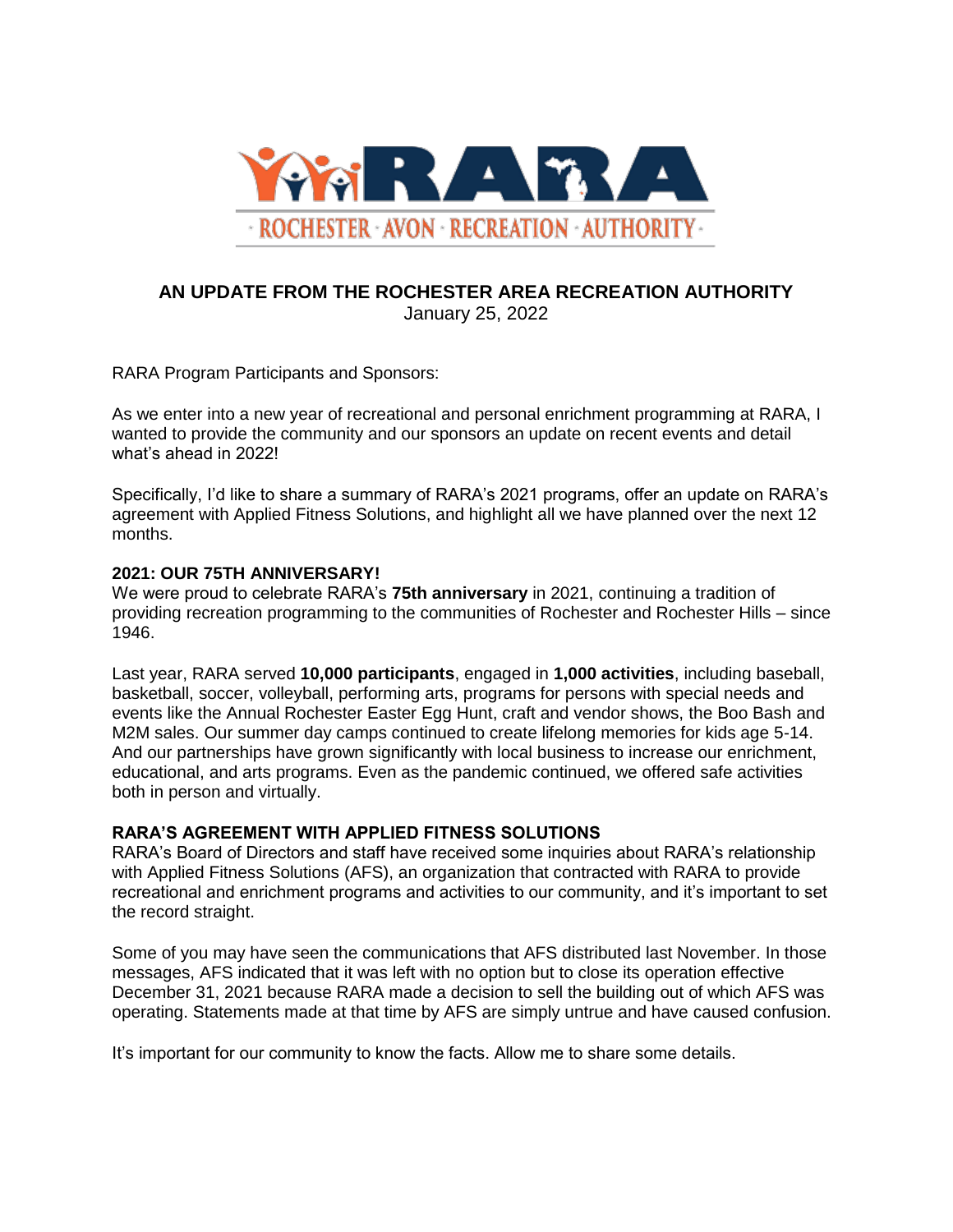RARA and AFS entered into an agreement for shared services on April 16, 2021. This was a one year agreement that commenced on June 1, 2021 and it included an option to renew the agreement each year, for up to four additional years, through June 1, 2026. AFS's services were to be provided out of RARA's 480 E. Second St. building.

Unfortunately, despite numerous attempts to address payment issues with AFS, RARA has not received payment that is consistent with the signed agreement. In fact, AFS has not made a single payment to RARA, ever. Earlier this month, RARA's legal counsel took the first step in a legal process that may, sadly, end up resolving itself in District Court.

In addition, our community should know that RARA's Board has made no decision to sell any property. The Board of Directors does, however, evaluate its programs on a regular basis, considers the facilities required to house these programs, the costs required to maintain our buildings, and does so through the lens of the organization's operating budget.

Over the past year, the Board discussed the potential sale of the 480 E. Second St. building based on anticipated (extensive) maintenance costs. However, **no sale of any building will take place without a comprehensive analysis** of the implications on programming, timing, and staffing; the needs of a tenant, like AFS; or where future programming could be accommodated in other facilities. This will be an ongoing discussion, as it should be. We will keep the community informed about any future actions, and, as always, citizens are welcome at all RARA Board meetings.

#### **OUR 76TH YEAR IS OFF TO AN INCREDIBLE START**

Youth basketball, volleyball, judo, Magic indoor soccer, along with our competition and recital dance programs and baby sitters safety training classes are all underway. We have about **190 individual programs** that began just this month alone.

And what's next? Our Spring Break Camp, Daddy Daughter Dance and Mother Son Date Night, and our Family Bingo Night are coming up. Youth baseball, softball and tee-ball and adult softball and cornhole leagues – a total of 183 programs – are set to begin by the end of April. These will be followed by our popular summer camps, registration for which opens on April 1st.

If you're looking for unstructured play, stop in to our facilities at 480 and 500 E. 2nd St. and enjoy the indoor playscape, turf fieldhouse, basketball/volleyball courts, inline hockey rink and fitness center.

RARA welcomes all to enjoy the recreational opportunities of our community, designed to build relationships, confidence and camaraderie. You can view our Recreation Magazine here[:](https://issuu.com/rararecreation) [https://issuu.com/rararecreation.](https://issuu.com/rararecreation) You can also search programs by age, gender, day, or time on our website at [rararegistration.org.](https://www.rararegistration.org/) Registration is open 24/7.

We look forward to serving you for another 75 years!

Regards,

John Muenk Chairperson, RARA Board of Directors